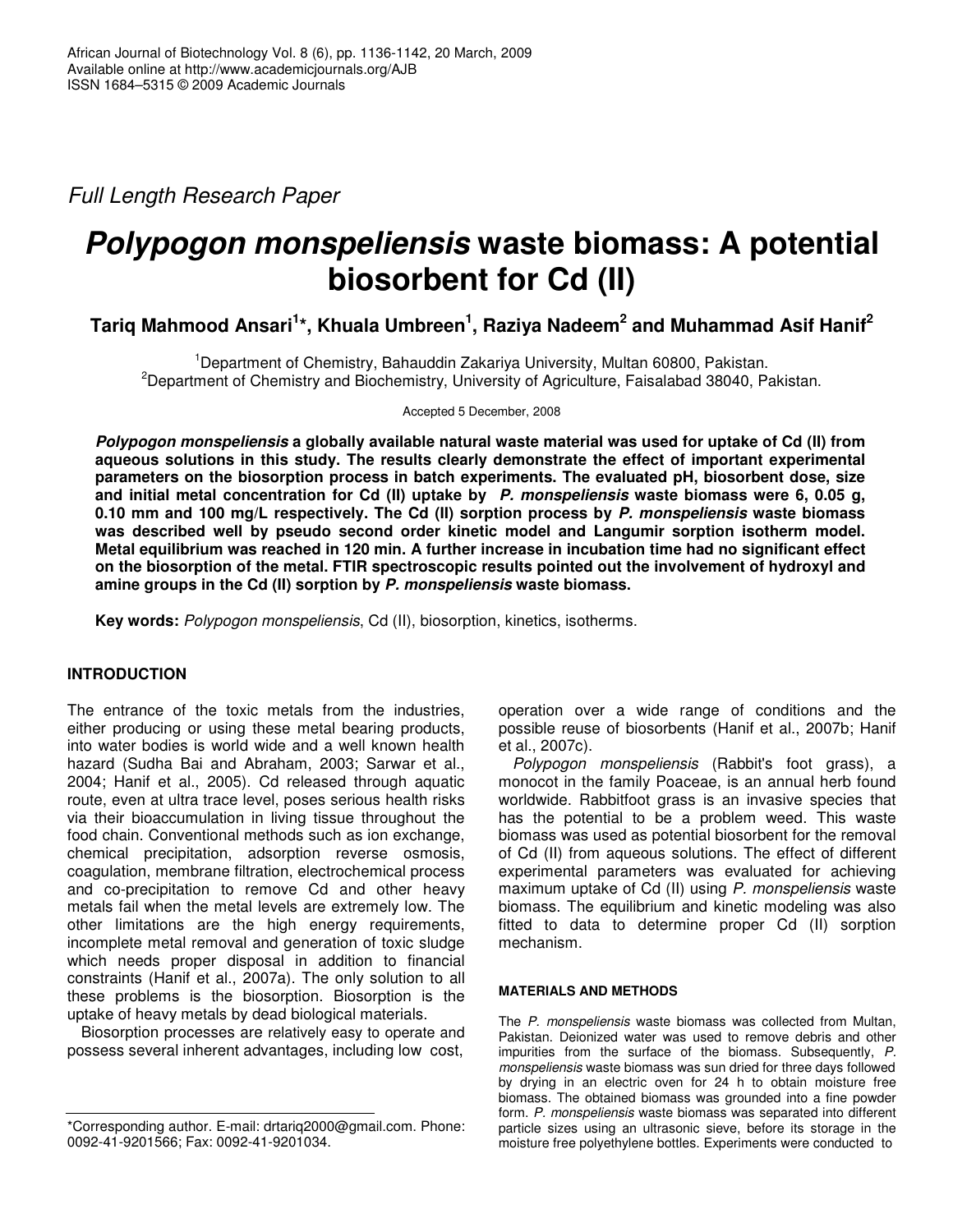evaluate the effect of pH  $(2 - 6)$ , dose  $(0.05 - 0.3$  g/100 mL), size (0.10 - 0.35 mm), initial metal concentration (0.5 - 100 mg/L) and contact time (0 – 24 h) on biosorption of Cd (II) by *P. monspeliensis* waste biomass from aqueous solutions. The pH of solution was adjusted using 0.1 M solutions of NaOH and HCl. The agitation to flasks was given on a rotating shaker with constant shaking till the completion of the experiment. After agitating, the flasks were removed from the shaker and the solutions were separated from the biomass by filtration through filter paper (Whatman No. 40, ashless). All experiments were carried out at room temperature (25ºC). The Cd (II) uptake was calculated by the simple concentration difference method using mass balance equation (equation 1) given below:

$$
q_e = (C_i - C_e) V/1000w \qquad (1)
$$

Where  $C_i$  is the initial concentration (mg/L),  $C_e$  (mg/L) is the final concentration (mg/L), q<sup>e</sup> is the metal uptake (mg metal adsorbed/g adsorbent), V is the volume of the solution in mL and w the mass of the sorbent in g. All data represent the mean of three independent experiments. Statistical analyses were carried out using Microsoft Excel 2004, Version Office Xp.

#### **RESULTS AND DISCUSSION**

#### **Effect of pH**

In the first series of batch experiments, while studying the influence of equilibrium pH on the biosorption of Cd (II), it was found that solution equilibrium pH severely affects the biosorption capacity of *P. monspeliensis* waste biomass (Figure 1). The positively charged Cd ions in solution exhibited electrostatic attraction towards the negatively charged cell surface of *P. monspeliensis* waste biomass. The maximum Cd (II) adsorption was observed at pH 6.0. At pH greater than 6.0, Cd (II) ions precipitated as insoluble hydroxides. So experiments beyond this pH were not carried out. A review of literature on biosorption suggests that the metal uptake is mainly due to presence of carboxyl groups on the cell surface of biomass (Won et al., 2005; Roberts and Caserio, 1977). The carboxyl groups have a negative charge at pHs approximately higher than 5; therefore, will electrostatically bind Cd (II) to *P. monspeliensis* waste biomass. The below reaction (Pavan et al., 2007) clearly explains the pH effect on the biosorption of Cd (II) onto *P. monspeliensis* waste biomass.



At low pH values (acidic range), the carboxyl groups will be in their protonated form and; thus, the overall charge of the biomass will be positive hence, a low metal uptake (Vijayaraghavan and Yun, 2007; Bai and Abraham, 2003; Hu and Reeves, 1997). Hence at higher pH values the uptake capacity of Cd (II) by *P. monspeliensis* waste biomass was greater.



**Figure 1**. Effect of pH on the biosorption of Cd (II) by *Polypogon monspeliensis* waste biomass.



**Figure 2**. Effect of biosorbent dose on the biosorption of Cd (II) by *Polypogon monspeliensis* waste biomass.

#### **Effect of biosorbent dose**

The Cd (II) removal as a function of biomass loading is shown in Figure 2. The uptake of Cd (II) by *P. monspeliensis* waste biomass decreases with increase in the dosage rate as the number of sorbate ions concentration decrease per active site available for sorption on the biomass. The other reason may be that high biomass concentrations result in low metal sorption due to electrostatic interactions between cells, which protect binding sites from metal occupation (Bhatti et al., 2007).

#### **Effect of particle size of the adsorbent**

The biosorption of Cd (II) ions onto *P. monspeliensis* waste biomass was investigated for four different particle sizes of 0.1, 0.18, 0.25 and 0.35 mm (Figure 3). The uptake of Cd (II) by *P. monspeliensis* waste biomass increased with decreasing particle size due to larger total surface area of particles at small particle sizes (Zafar et al., 2007).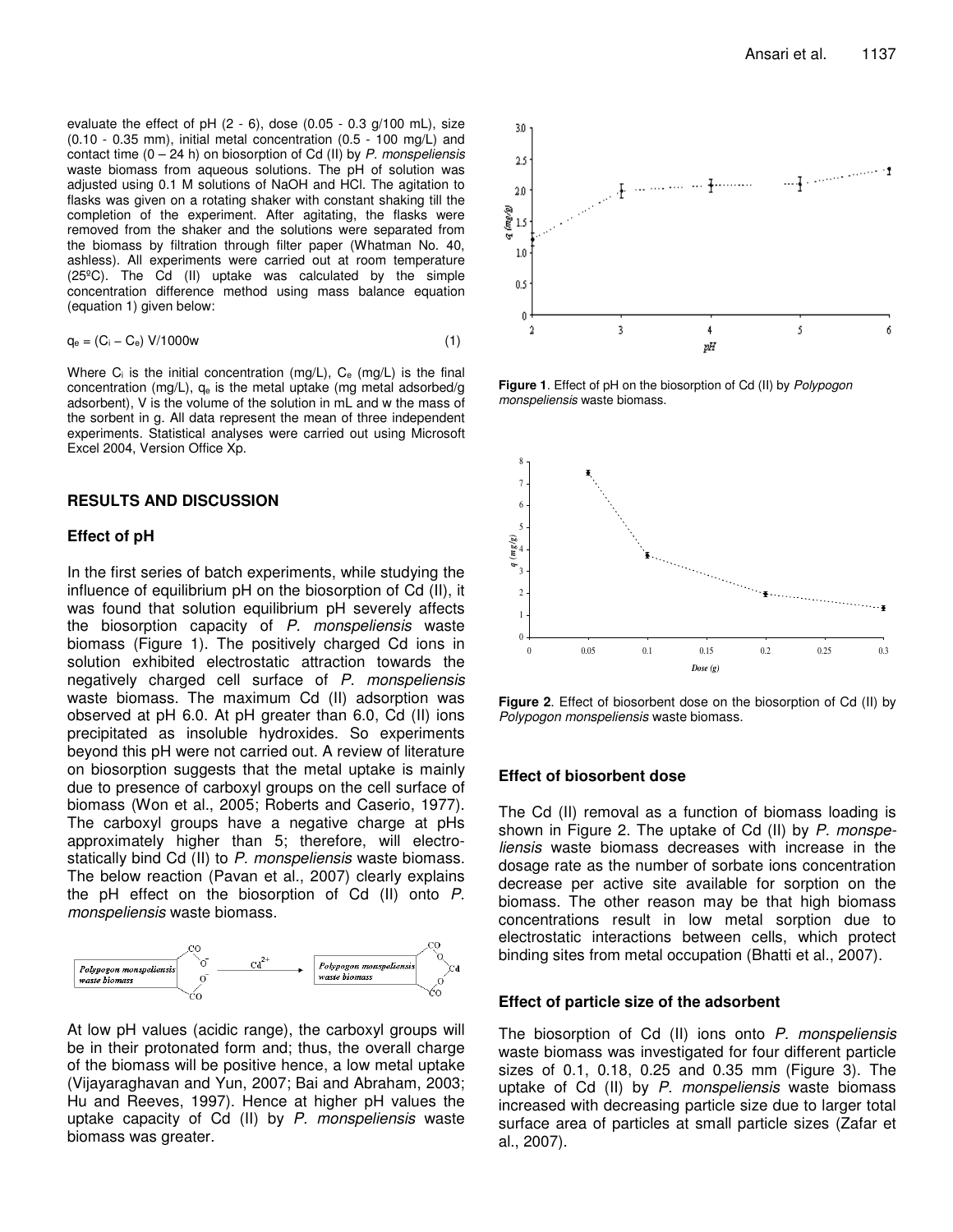

**Figure 3.** Effect of particle size on the biosorption of Cd (II) by *Polypogon monspeliensis* waste biomass.



**Figure 4.** Effect of initial concentration on the biosorption of Cd (II) by *Polypogon monspeliensis* waste biomass.

#### **Effect of initial Cd (II) concentration**

Study was carried out with concentrations ranging from 0.5 to 100 mg/L while other operational parameters were kept constant (Figure 4). There was a continuous increase in the uptake of Cd (II) per gram of biosorbent up to a concentration 50 mg/L, but at further higher concentration uptake is almost constant. It clearly indicates *P. monspeliensis* waste biomass is best for the removal of Cd (II) up to a concentration of 50 mg/L at which conventional methods fail or are very expensive. Langmuir and Freundlich isotherm equations were used to describe the equilibrium state for Cd (II) adsorption experiments (Nasir et al., 2007). The Langmuir isotherms Figure 5) consider the assumption that there is a finite number of binding sites which are homogeneously distributed over the adsorbent surface of the cells, having the same affinity for adsorption of a single molecular layer



**Figure 5.** Langmuir isotherm plot for the biosorption of Cd (II) by *Polypogon monspeliensis* waste biomass.



**Figure 6**. Freundlich isotherm plot for the biosorption of Cd (II) by *Polypogon monspeliensis* waste biomass.

and there is no interaction between adsorbed molecules. Following form of Langmuir isotherm model was used in the present study (equation 2).

$$
\frac{C_e}{q_e} = \frac{1}{q_{\text{max}}k} + \frac{C_e}{q_{\text{max}}}
$$
(2)

The Freundlich isotherm model (Figure 6) assumed that the adsorption energy of a metal binding to a site on an adsorbent depends on whether or not the adjacent sites are already occupied. The linearlized form Freundlich isotherm is given as (equation 3):

$$
\log q_e = \frac{1}{n} \log C_e + \log k \tag{3}
$$

Where *q<sup>e</sup>* is the metal ion sorbed (mg/g), *C<sup>e</sup>* the equilibrium concentration of metal ions solution, *K<sup>L</sup>* is the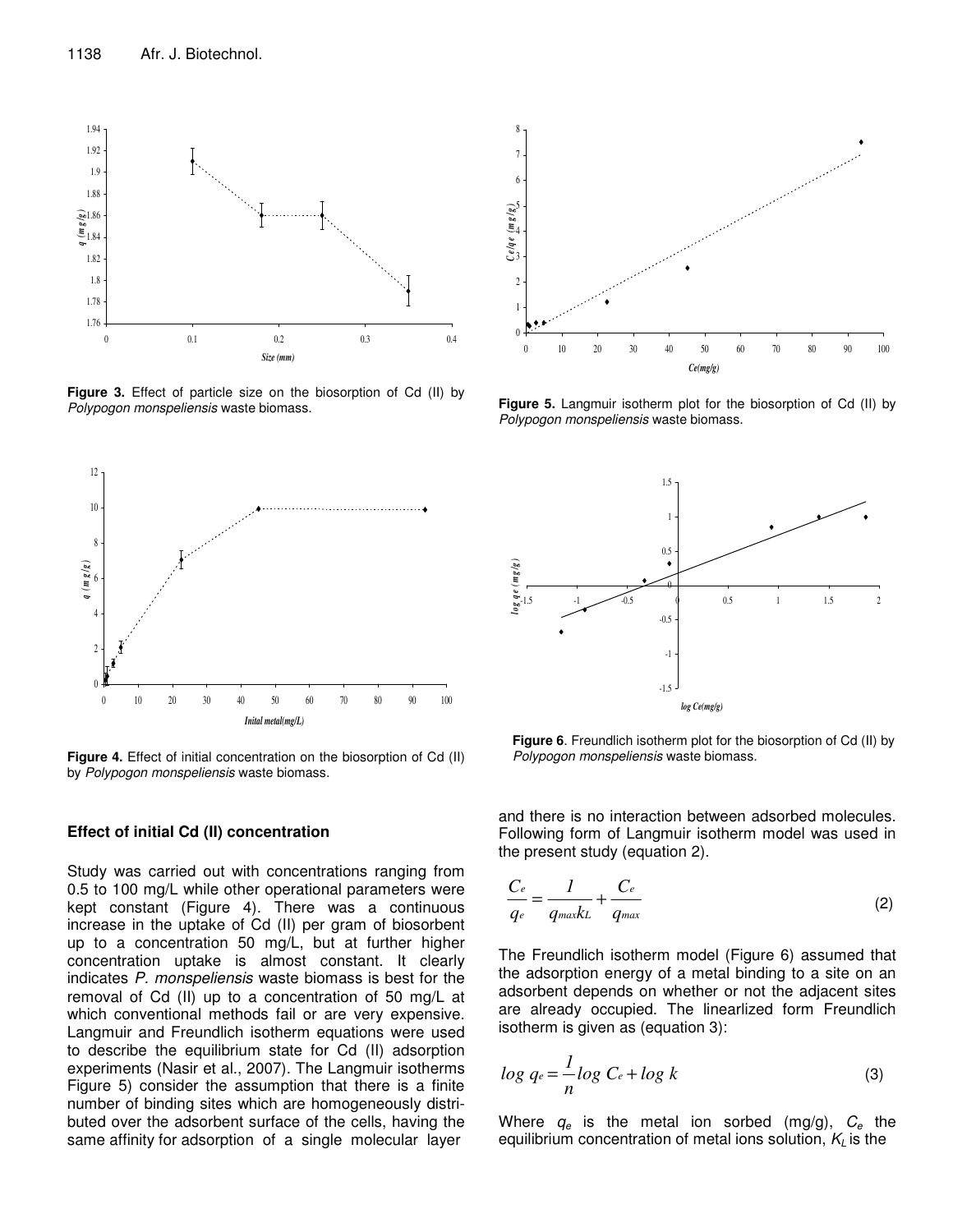|           | Langmuir isotherm<br>parameters |                 | Experimental<br>value | <b>Freundlich isotherm</b><br>parameters |                                   |        |       |        |
|-----------|---------------------------------|-----------------|-----------------------|------------------------------------------|-----------------------------------|--------|-------|--------|
| Metal     | $q_{max}$<br>(mg/g)             | $K_L$<br>(L/mq) | $R^2$                 | <b>g</b> <sub>max</sub><br>(mg/g)        | <b>g</b> <sub>max</sub><br>(mg/g) | (mg/g) | 1/n   | $R^2$  |
| $Cd$ (II) | 13.351                          | 0.075           | 0.9687                | 9.870                                    | 16.482                            | .499   | 0.557 | 0.9412 |

**Table 1**. Comparison between Langmuir and Freundlich isotherms models parameters.



**Figure 7**. Effect of contact time on the biosorption of Cd (II) by *Polypogon monspeliensis* waste biomass.



**Figure 8.** Lagergren's pseudo-first-order plot for the biosorption of Cd (II) by *Polypogon monspeliensis* waste biomass.

Langmuir adsorption constant and *k* is the Freundlich constant. The comparison of Langmuir and Freundlich isotherm models showed that the Langmuir isotherm model fitted well to the adsorption data of Cd (II) (Table 1).



**Figure 9.** Pseudo-first-order plot for the biosorption of Cd (II) by *Polypogon monspeliensis* waste biomass.

## **Kinetic studies of Cd (II) removal**

Results showed that the removal of Cd (II) by *P. monspeliensis* was significantly dependent on equilibrium time (Figure 7). A rapid removal of Cd (II) took place in the first 30 min, and the rate became slow thereafter till the equilibrium was reached within 120 min (Nadeem et al., 2007; Nadeem et al., 2008). The biosorption process was likely to be physicochemical transformation as the biomass used in the present study was dead, grounded into fine particles, and might have lost its biological activity. In order to clarify the biosorption kinetics of Cd (II) ions onto *P. monspeliensis* waste biomass, two kinetic models, that is, Lagergren's pseudo-first-order and pseudo-second-order model (Figures 8 and 9) were applied to the experimental data (Javed et al., 2008; Ammara et al., 2008). The linearized form of the pseudofirst-order rate equation by Lagergren is given as (equation 4):

$$
log(q_e - q) = log \ q_e - \frac{k_{1,ads} t}{2.303}
$$
 (4)

where  $q_e$  and q (mg/g) are the amounts of the metal ions biosorbed at equilibrium (mg/g) and t (min), respectively, and  $k_{1,ads}$  is the rate constant (min<sup>-1</sup>). Experimental data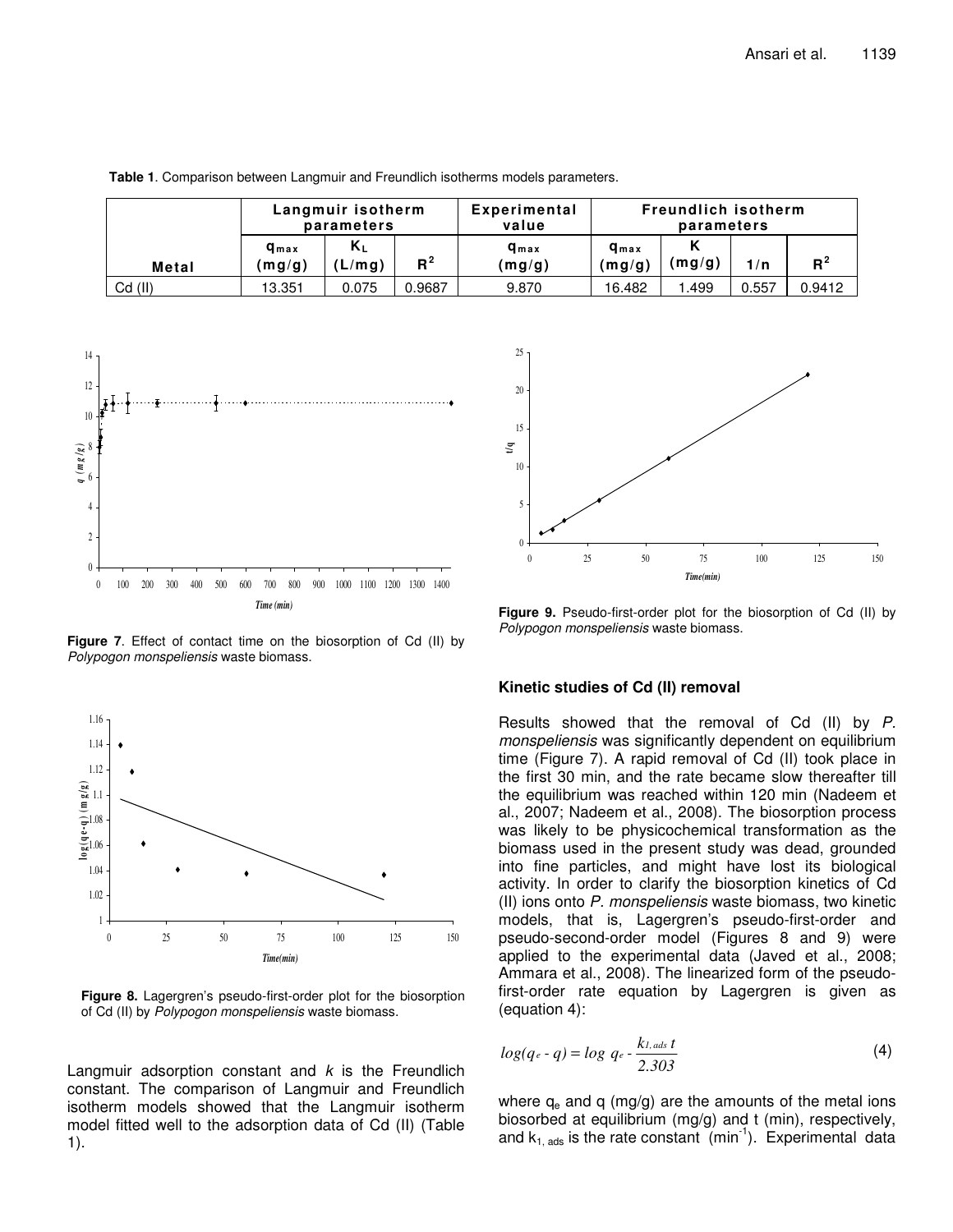|           | Pseudo first order<br>Kinetic model |                                  |        | Experimental<br>value | Pseudo second order<br>Kinetic model |                        |        |  |
|-----------|-------------------------------------|----------------------------------|--------|-----------------------|--------------------------------------|------------------------|--------|--|
| Metal     | $q_e$ (mg/g)                        | $K_{1,ads}$ (min <sup>-1</sup> ) | $R^2$  | $q_e$ (mg/g)          | $q_e$ (mg/g)                         | $K_{2,ads}$ (g/mg min) | $R^2$  |  |
| $Cd$ (II) | 12.592                              | $3.04 \times 10^{-4}$            | 0.4541 | 10.875                | 5.479                                | 0.244                  | 0.9997 |  |

**Table 2**. Comparison between Lagergren's pseudo-first-order and pseudo-first-order models parameters.



**Figure 10.** The calculated separation factor profile for biosorption of Cd (II) by *Polypogon monspeliensis* waste biomass.



**Figure 11.** A plot of surface coverage ( $\theta$ ) against concentration of Cd (II) by *Polypogon monspeliensis* waste biomass.

was fitted to the following form of pseudo-second order kinetic model (equation 5) which states that "chemical sorption being the rate-controlling step":

$$
\frac{t}{q} = \frac{1}{k_{2,ads}q_e^2} + \frac{t}{q_t}
$$
\n<sup>(5)</sup>

where  $k_{2, \text{ads}}$  (g/mg min) is the rate constant of the second-order equation,  $q_t$  (mg/g) the amount of biosorption time t (min) and  $q_e$  is the amount of biosorption equilibrium (mg/g). It can be concluded from the estimated q values and  $R^2$  values that the biosorption of Cd (II) ions onto *P. monspeliensis* waste biomass does not fit to pseudo-first-order kinetic model but fitted well to the pseudo-second-order kinetic model (Table 2).

### **Evaluation of theoretical factors**

The evaluation of theoretical factors was done following the study of Riaz et al. (2008). Separation factor  $(R<sub>L</sub>)$ values btween 0 and 1 represent the favorable isotherm.  $R_1$  was calculated from following equation (equation 6).

$$
R_{L} = 1/\left(1 + KLCi\right) \tag{6}
$$

The fraction of biomass surface covered by the adsorbed metal was calculated from following equation (equation 7).

$$
KCi = \theta/1 - \theta \tag{7}
$$

Where KL is the constant from Langmuir equation and C<sub>i</sub> is the initial Pb (II) concentration.

The obtained values of  $R<sub>L</sub>$  clearly demonstrated that Cd sorption process by *P. monspeliensis* waste biomass was favorable for Cd (II) removal at all concentrations normally found in the aqueous streams (Figure 10). It can be noted from Figure 11 that the higher the metal concentration the greater the fraction of biomass covered which was already accepted. Distribution coefficient (D) determines the ratio of metal ion concentration in the adsorbent phase, to the metal ion concentration in aqueous phase.

 $D > 0.50$  means more metal in adsorbed phase in comparison to aqueous phase

D < 0.50 means less metal in adsorbed phase in comparison to aqueous phase

 $D = 0.50$  means the amount of metal in both phases is equivalent

*P. monspeliensis* waste biomass was found to be more effective to adsorb Cd (II) when Cd (II) initial concentration was below 25 mg/L (Table 3).

The Gibbs free energy ( $\Delta G^{\circ}_{ads}$ ) was calculated from the following equation (equation 8).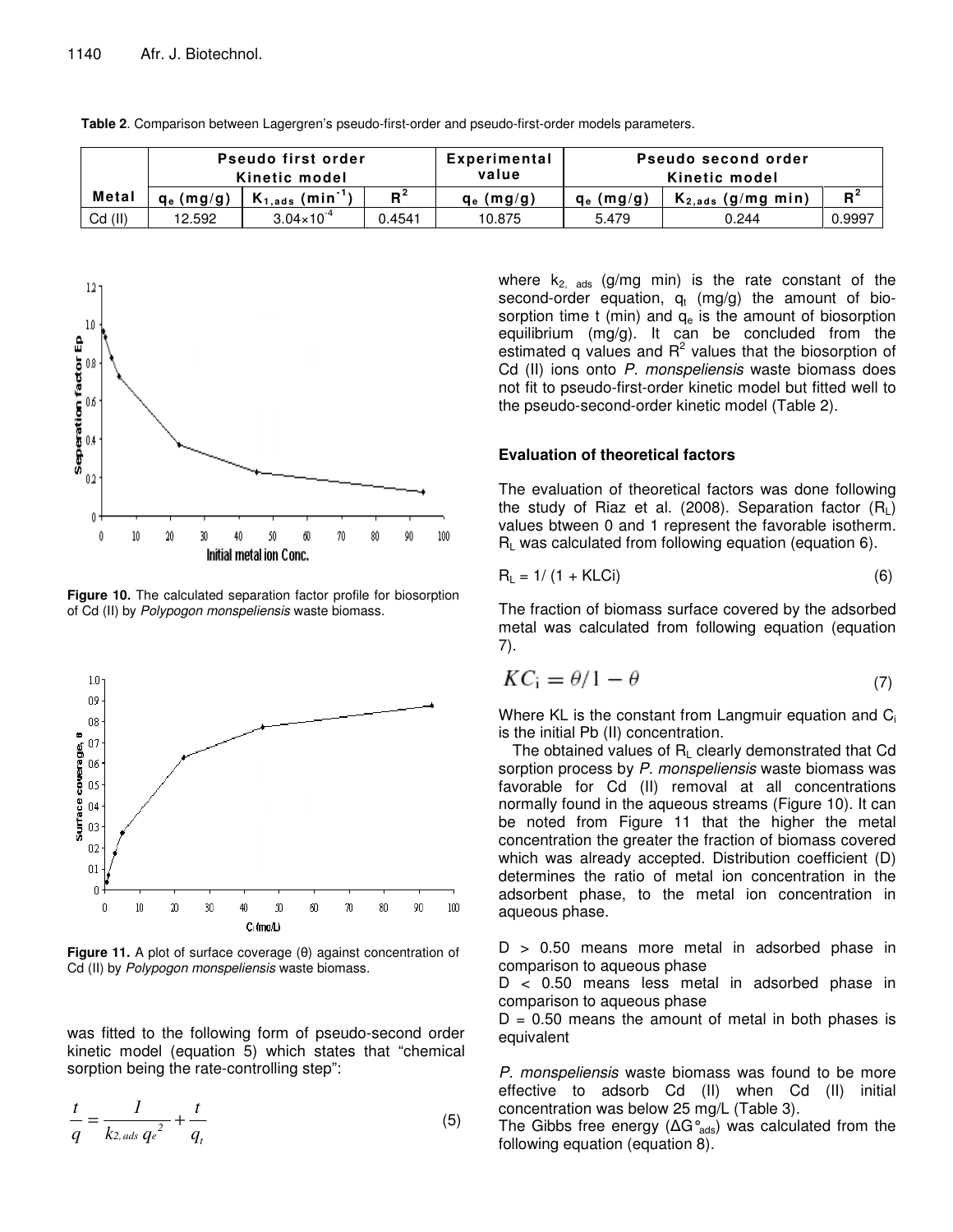**Table 3**. Calculated values of distribution coefficient (D) and Gibbs free energy ( $\Delta G^{\circ}_{ads}$ ).

| $Ci$ (mg/L) |          | $\Delta G_{ads}$ (KJ/mol) |  |  |
|-------------|----------|---------------------------|--|--|
| 0.50        | 0.857143 | $-29.46239$               |  |  |
| 1.00        | 0.880000 | $-29.41798$               |  |  |
| 3.00        | 0.832740 | $-29.27802$               |  |  |
| 5.00        | 0.833333 | $-29.13922$               |  |  |
| 25.00       | 0.621466 | $-28.55538$               |  |  |
| 50.00       | 0.439256 | $-28.27814$               |  |  |
| 100.00      | 0.210493 | $-28.05659$               |  |  |

$$
\Delta G_{\text{ads}}^{\circ} = -2.303RT \log
$$
  
\n
$$
\times \left[ \{55.4\theta/C_1(1-\theta)\} \left\{ \theta + \frac{n(1-\theta)^{n-1}}{n^n} \right\} \right]
$$
\n(8)

The highly negative values of  $\Delta G^{\circ}$  ads suggested the spontaneous nature of metal adsorption process at all studied concentrations (Table 3).

## **Fourier transforms infrared (FTIR) studies**

The FTIR spectroscopy is a measurement technique for collecting infrared spectra by identifying some characteristic functional groups. The FTIR spectra of P. monspeliensis waste biomass before and after Cd (II) sorption. The taken spectra indicated the presence of O-H (H-bonded) displayed by a broad stretching absorption from 3200-3550 cm<sup>-1</sup>. Weaker -CH stretch bands are superimposed onto the side of –OH band at 2850 - 3000 cm<sup>-1</sup>. The bands observed at about 2870 and 2960 cm<sup>-1</sup> could be assigned to the –CH stretch. The peaks located at 1630 - 1680 cm $^{-1}$  are due to C=C (symmetry reduces intensity) and are characteristics of alkenes. The peaks at 1033-1091 cm<sup>-1</sup> are representing C-N bonding in amines. The absorbance of peaks in the metal loaded sample was substantially lower then those in the raw sample. This indicated that bond stretching occurred to a lesser extent due to the exchange of hydrogen ions with Cd (II) and subsequently peak absorbance was attenuated.

### **Conclusions**

Following conclusions can be drawn from the batch biosorption studies of Cd (II) ions:

i.) On the basis of the experimental results, *P. monspeliensis* waste biomass was found to be very effective in Cd (II) removal from aqueous solution especially when Cd (II) concentrations were low and conventional methods cannot be applied due to several reasons.

ii.) Cd (II) uptake by *P. monspeliensis* waste biomass was considerable affected by operational variables.

iii.) The fitting of Langmuir isotherm model to Cd (II) biosorption is apparent from the obtained experimental

#### results.

iv.) Second order kinetics was found to be more suitable as compared to the first order due to inclusion of both adsorbent and adsorbate species in biosorption of Cd (II) ions onto *P. monspeliensis* waste biomass.

v.) FTIR spectroscopic results pointed out the involvement of hydroxyl and amine groups in the Cd (II) sorption by *P. monspeliensis* waste biomass.

## **ACKNOWLEDGEMENTS**

This paper is outcome of the research work carried out by Mrs. Khaula Umbreen as a part of MPhil degree at the Department of Chemistry, Bahauddin Zakariya University, Multan, Pakistan. In this work, Prof. Dr. Tariq Mahmood Ansari acted as the Research Supervisor whereas Mrs. Raziya Nadeem and Mr. Muhammad Asif Hanif extended their cooperation to compute results from different kinetic models. Mrs. Khaula Umbreen is thankful to the Education Department, Government of the Punjab, Lahore, Pakistan for the grant of study leave to carry out this research.

The authors gratefully acknowledge the research facilities provided by Bahauddin Zakariya University, Multan, Pakistan and Computing facilities offered by the Department of Chemistry, University of Agriculture, Faisalabad, Pakistan.

### **REFERENCES**

- Bai RS, Abraham TE (2003). Studies on chromium(VI) adsorption– desorption using immobilized fungal biomass. Bioresour. Technol. 87: 17-26.
- Bhatti HN, Mumtaz B, Hanif MA, Nadeem R (2007). Removal of Zn (II) ions from aqueous solution using Moringa oleifera Lam. (horseradish tree) biomass. Process Biochem. 42: 547-553.
- Hanif MA, Nadeem R, Rashid U, Zafar MN (2005). Assessing pollution levels in effluents of industries in City Zone of Faisalabad, Pakistan. J. Appl. Sci. 5(10): 1713-1717.
- Hanif MA, Nadeem R, Bhatti HN, Ahmad NR, Ansari TM (2007a). Ni (II) biosorption by Cassia fistula (Golden Shower) Biomass. J. Hazard Mater. 139: 345-355.
- Hanif MA, Nadeem R, Zafar MN, Akthar K, Bhatti HN (2007b). Kinetic studies for Ni (II) biosorption from industrial wastewater by Cassia fistula (Golden Shower) biomass. J. Hazard Mater. 145: 501-505.
- Hanif MA, Bhatti HN, Nadeem R, Zia KM, Ali MA (2007c). Cassia fistula (Golden Shower): A Multipurpose Ornamental Tree. Floricult. Ornamental Biotechnol. 1(1): 21-26.
- Hu ZZC, Reeves M (1997). Biosorption of uranium by Pseudomonas aeruginosa strain CSU immobilized in a novel matrix. Biotechnol. Progr. 13: 60-70.
- Javed MA, Bhatti HN, Hanif MA, Nadeem R (2007) Kinetic and equilibrium modeling of Pb(II) and Co(II) sorption onto rose waste biomass. Separation Sci. Technol. 42(16): 3641-3656.
- Nasir MH, Nadeem R, Akhtar K, Hanif MA, Khaild AM (2007). Efficacy of modified distillation sludge of rose (Rosa centifolia) petals for lead (II) and Zn (II) removal from aqueous solutions. J. Hazard. Mater. 147: 1006-1014.
- Nadeem R, Hanif MA, Shaheen F, Perveen S, Zafar MN Iqbal T (2008). Physical and chemical modification of distillery sludge for Pb (II) biosorption. J. Hazard Mater. 150: 335-342.
- Nadeem R, Ansari TM, Khalid AM (2008). Fourier Transform Infrared Spectroscopic characterization and optimization of Pb(II) by fish (*Labeo rohita*) scales. J. Hazard. Mater. 156: 64-73.